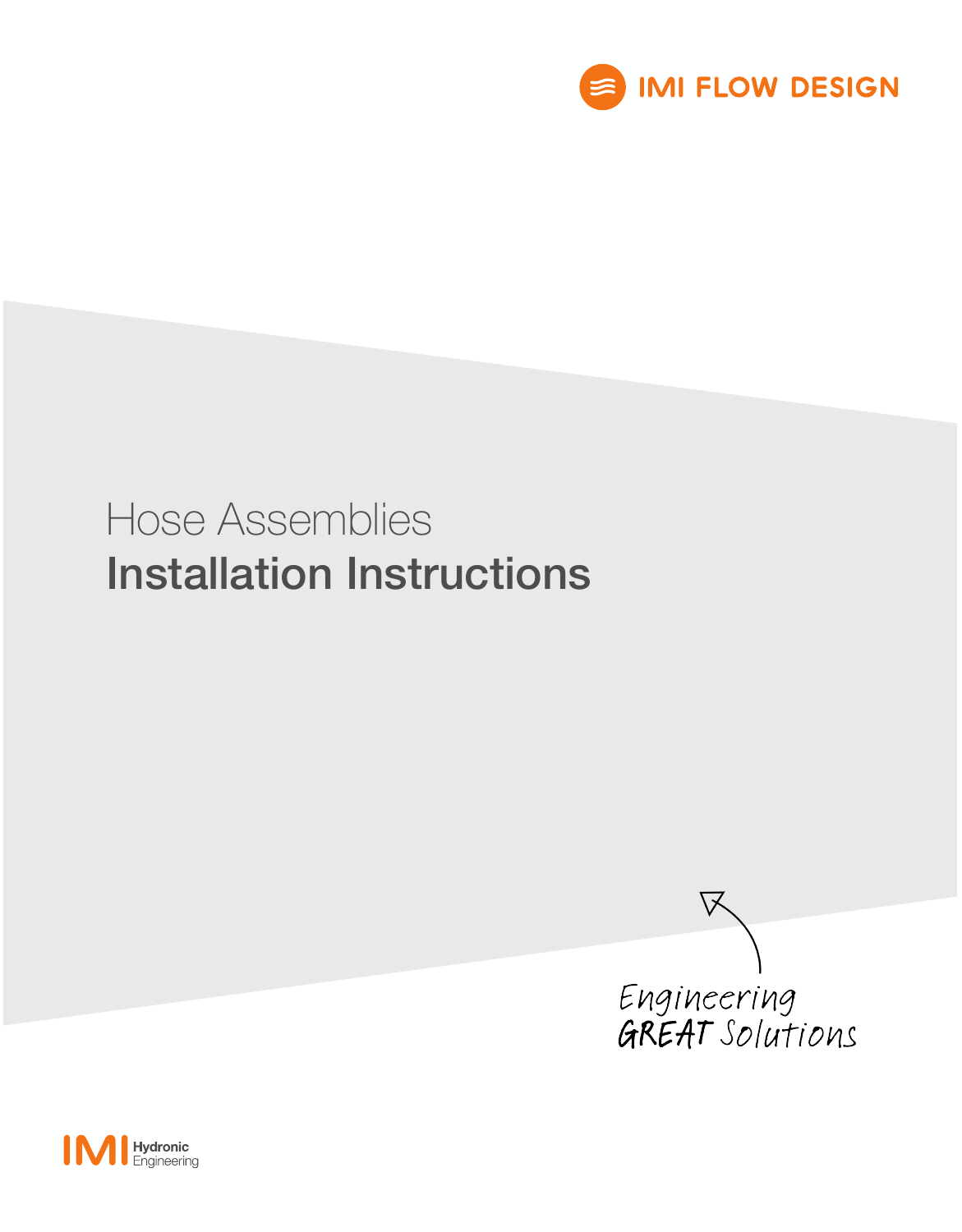## Hose Assembly

#### Installation Instructions

Hose assemblies from Flow Design Inc. have been specially engineered for hydronic hook-up. Assuming proper installation and application, they will provide long trouble-free service. Good maintenance practice dictates periodic inspections, typically when servicing other components such as motors, filters, etc.. Look for small water leaks, residue, or discoloration on exterior of braid or fittings. If a leak is detected, replace the hose. Do not attempt to repair it in the field.

CAUTION: Introduction of chemicals into the loop may cause damage to the hose inner liner or cause stress corrosion cracks in the fittings. Consult a water treatment specialist before introducing chemicals, or call Flow Design Inc. for additional assistance if unsure of how to proceed. (1-800-ASK-FLOW)

#### Application

Since hose assemblies may change in length ±4% under pressure, it is necessary to provide sufficient slack for expansion and contraction. (See Figure 1) Hoses should not be stretched tightly between two connection points. If installation minimum bend radius (See Figure 2 and Table below) falls below the required minimum, an angle adapter should be used to avoid sharp bends in the hose (See Figure 3). Do not bend the hose across the face of the fitting as this may cut the inner tube. The first bend in the hose should begin at least one and a half times the inside diameter of the hose away from the end of the nearest ferrule. In other words, for a 1/2" hose the bend should not start within 3/4" from the end of the crimped aluminum area. Exceeding the minimum bend radius can cause reduced water flow and/or damage to the hose wall construction. A minimum bend radius of 7" means that the shortest distance between sections of that hose cannot be less than 14".



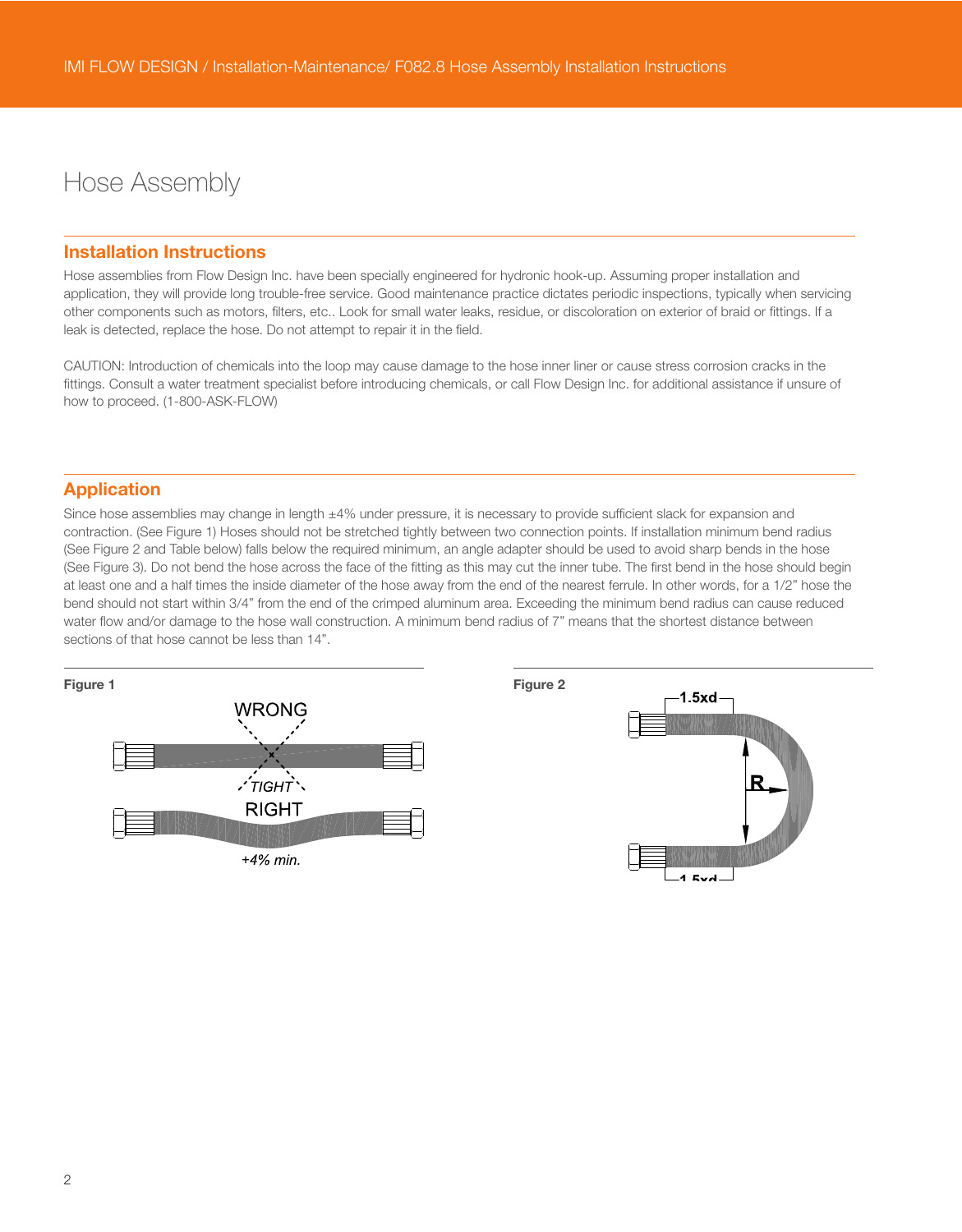



#### Low Temperatures

If hose assemblies have been stored at temperatures below 40 degrees and/or are being installed in these conditions, the minimum bend radius should be increased 50% and care should be taken not to collapse the hose.

#### Fittings/Connections

Do not over-torque fittings. Generally, maximum torque is 30 foot pounds. Use two wrenches to tighten unions: one to hold the line and the other to tighten the nut. Do not turn fittings in the hose. Do not twist hose. Sharp bends, kinking or twisting of the connector during installation must be avoided. The 1/2", 3/4" and 1" hose connections are metal to metal seals. Brass mating surfaces should be smooth and free of debris. Surfaces that have been marred due to dropping or mishandling should be smoothed out using emery cloth or other suitable means. 1 1/4", 1 1/2" and 2" hose connections use a specially designed rubber washer. It is not necessary to use pipe dope or a tape thread sealant on either metal to metal or rubber washer connections on 1/2" through 2" hoses. Fixed male ends are typically installed with pipe dope or teflon tape. Connect fixed ends first and do not twist hose.